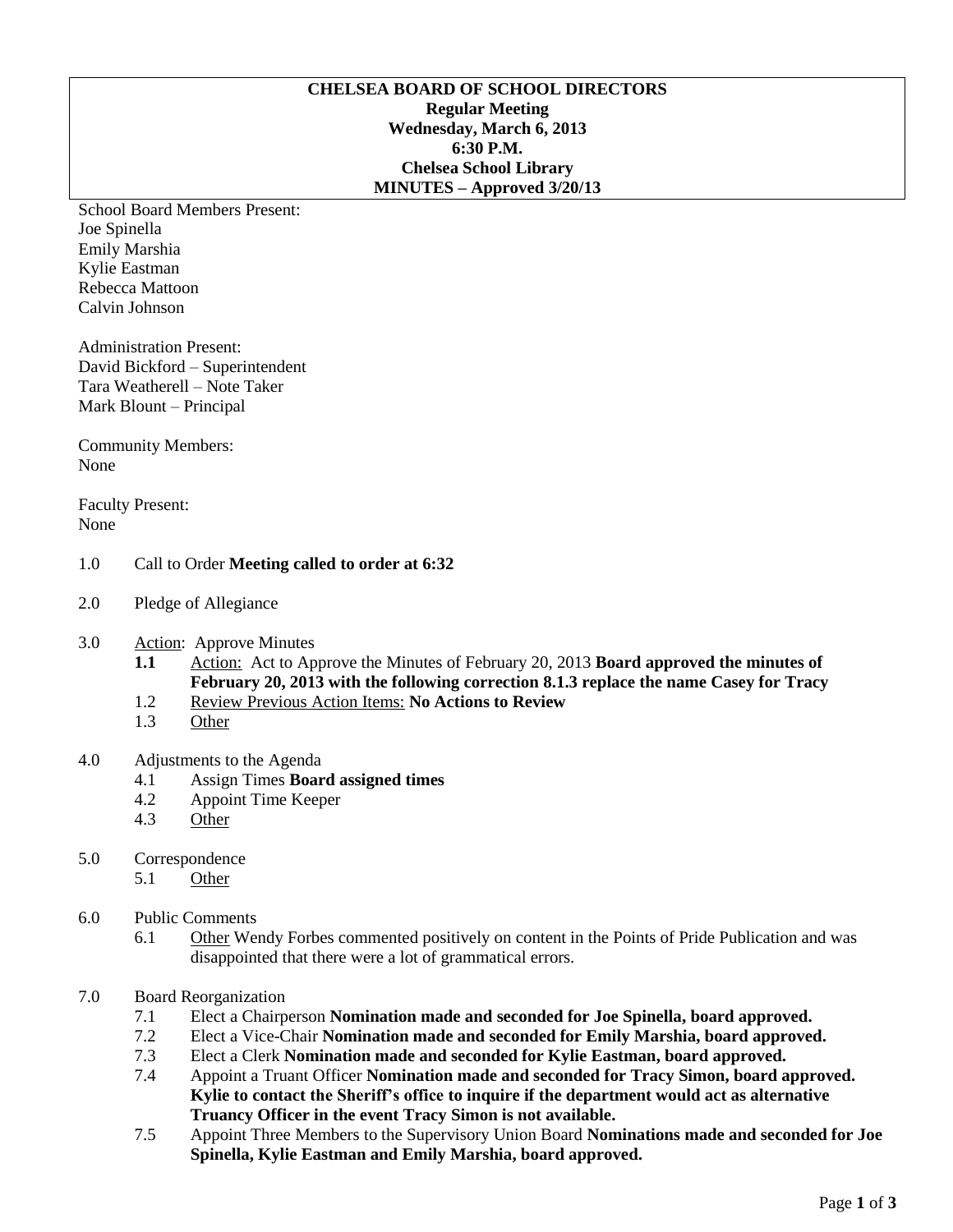- 7.6 Appoint One Member and One Alternate to the OWSU Executive Committee Board **Nomination made and seconded for Joe Spinella as the Member and Kylie Eastman as Alternate, board approved.**
- 7.7 Appoint Representative to RTCC **Nomination made and seconded for Calvin Johnson, board approved.**
- 7.8 Set Date and Time of the Regular School Board Meetings **Nomination made and seconded for the First & Third Wednesday at 6:30, board approved.**
- 7.9 Designate Newspaper and Radio Station for Official Notices **Nomination made and seconded for Vermont Association of Broadcasters, The Herald, The Valley News and The Times Argus, board approved.**
- 7.10 Posting Warnings **Nomination made and seconded for the Town Clerk, Community Board between Will's and Chelsea Country Store, School Lobby and Post Office, board approved.**

## 8.0 Principal

- 8.1 Report: Principals Report
	- 8.1.1 Winter Carnival is Friday, March 9, 2013
	- 8.1.2 Sports Award Night is being moved to Thursday, March 28, 2013 at 6:00 pm
- 8.2 Other:

# 9.0 Superintendent

- 9.1 Report: Legislative Update
	- 9.1.1 No update at this point from legislature
	- 9.1.2 Paul Tuff was the Key Note Speaker at Regional Professional Development, well received, but disappointing if people were looking for specific answers; did present ways to look at Student Achievement Data which was very helpful; this will be followed up on during the Administrative Team Meeting tomorrow and a plan of action will be established from there.
- 9.2 Other:

## 10.0 OWSU

- 10.1 Report: Update on Negotiations
- 10.2 Future Meeting Dates:

**March 7, 2013 @ 6:00 PM – Negotiations @ South Royalton March 14, 2013 @ 6:30 PM – Executive Committee @ OWSU – CANCELLED March 21, 2013 @ 6:00 PM – Negotiations @ South Royalton**

- 11.0 RTCC Representative
	- 11.1 Report: **None**
	- 11.2 Other:
- 12.0 Old Business
	- 12.1 Report:
	- 12.2 Other:

## 13.0 New Business

- 13.1 Report: Policy discussion with regard to student records
	- 13.1.1 Reviewed Memo to principal and superintendent that Kylie drafted based on prior discussions in prep for future policy development, five year planning, goal development and update of school mission.
	- 13.1.2 Results based accountability discussion which has been used for the Non Profit organizations in the State of Vermont; Emily shared how it works with the Board to review and take into consideration. Start with outcome/what is desired and work back from there to determine the processes, etc. needed to achieve the desired outcome.
- 13.2 Town Meeting Debrief:
	- 13.2.1 Power Point Style handout and legislative definitions were helpful and should be included every year